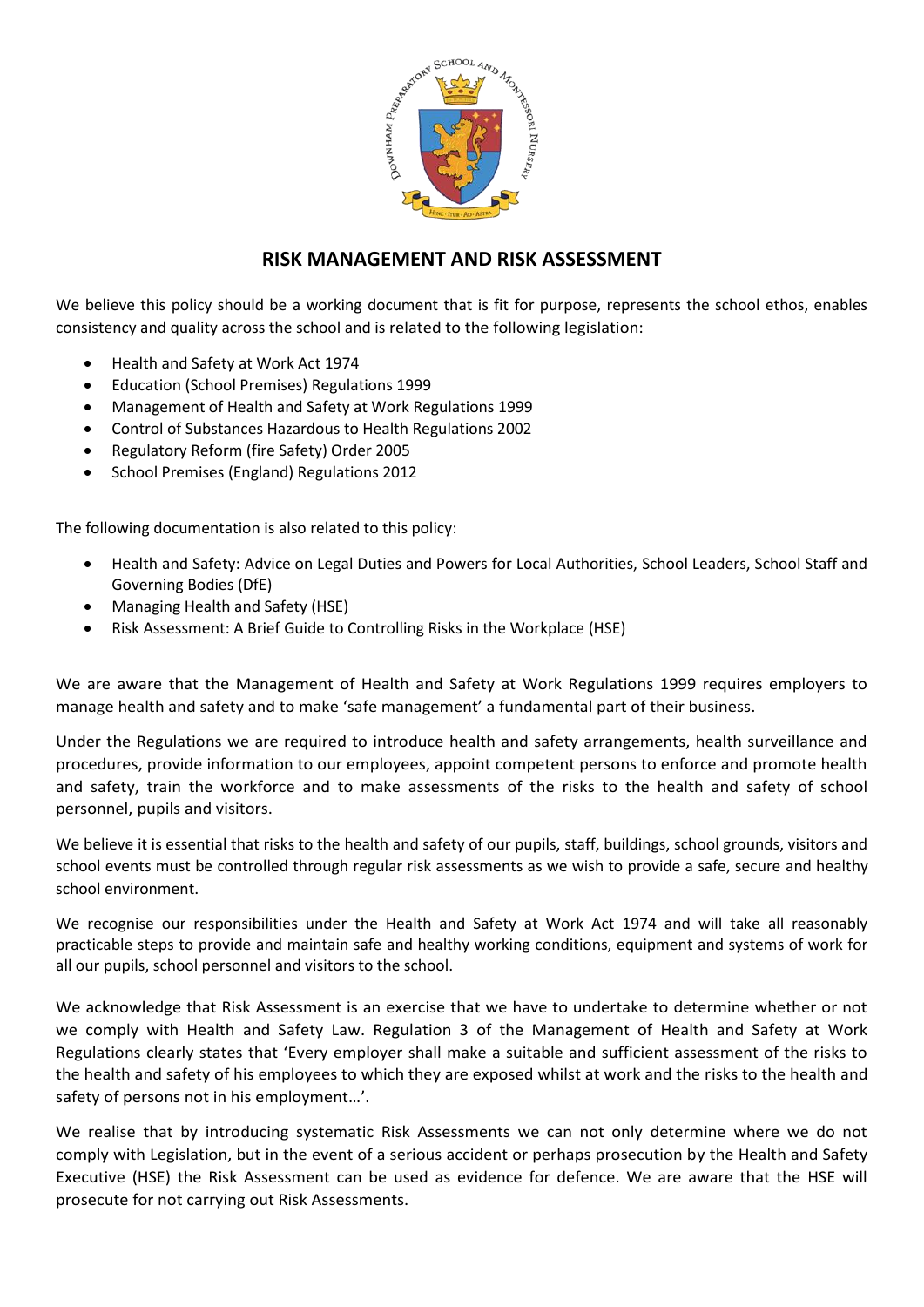We acknowledge that although risk cannot be eliminated we strive to provide a safe, secure and healthy working and learning environment for pupils, school personnel and visitors as we believe everyone connected with the school has the right to be protected as far as is reasonably practicable.

Therefore, we see the process of risk management as a means of controlling all the activities of the school such as systems, jobs, tasks, people, equipment, etc. in order to reduce the possibility of accidents.

We agree with the Health and Safety Executive that 'risk management is about taking practical steps to protect people from real harm and suffering' ..... and by 'taking a sensible approach to risk management.'

We must ensure pupils, school personnel and visitors are properly protected and 'that those who create risks manage them responsibly and understand that failure to manage significant risks responsibly is likely to lead to robust action.'

We as a school community have a commitment to promote equality. Therefore, an equality impact assessment has been undertaken and we believe this policy is in line with the Equality Act 2010.

We believe it is essential that this policy clearly identifies and outlines the roles and responsibilities of all those involved in the procedures and arrangements that is connected with this policy.

# **AIM**

- To have in place a thorough process of risk management in order to maintain a safe and secure working and learning environment.
- To ensure compliance with all relevant legislation connected to this policy.
- To work with other schools and the local authority to share good practice in order to improve this policy.

# **RESPONSIBILITY FOR THE POLICY AND PROCEDURE**

# **ROLE OF THE PRINCIPAL**

The Principal has:

- appointed a member of staff to be a responsible Health and Safety
- delegated powers and responsibilities to the Bursar to ensure all school personnel and stakeholders are aware of and comply with this policy;
- responsibility to ensure that the school has in place a thorough process of risk management in order to maintain a safe and secure working and learning environment;
- delegated powers and responsibilities to the Bursar to ensure risk assessments are in place;
- responsibility for ensuring that the school complies with all equalities legislation;
- responsibility for ensuring funding is in place to support this policy;
- responsibility for ensuring this policy and all policies are maintained and updated regularly;
- responsibility for ensuring all policies are made available to parents;
- make effective use of relevant research and information to improve this policy;
- responsibility for the effective implementation, monitoring and evaluation of this policy.
- risk assessments are undertaken by members of the senior management team and other competent members of the school personnel;
- risk assessments are in place and cover all the main aspects of the school:
- risk assessments are accurate and suitable;
- risk assessments are reviewed annually;
- risk assessments are easily available for all school personnel;
- once a new hazard has been identified then a thorough risk assessment is undertaken and all school personnel are notified;
- advice is sought from appropriate outside agencies in order to complete certain risk assessments;
- training is provided for the appropriate school personnel so that they are aware of the process of completing a risk assessment;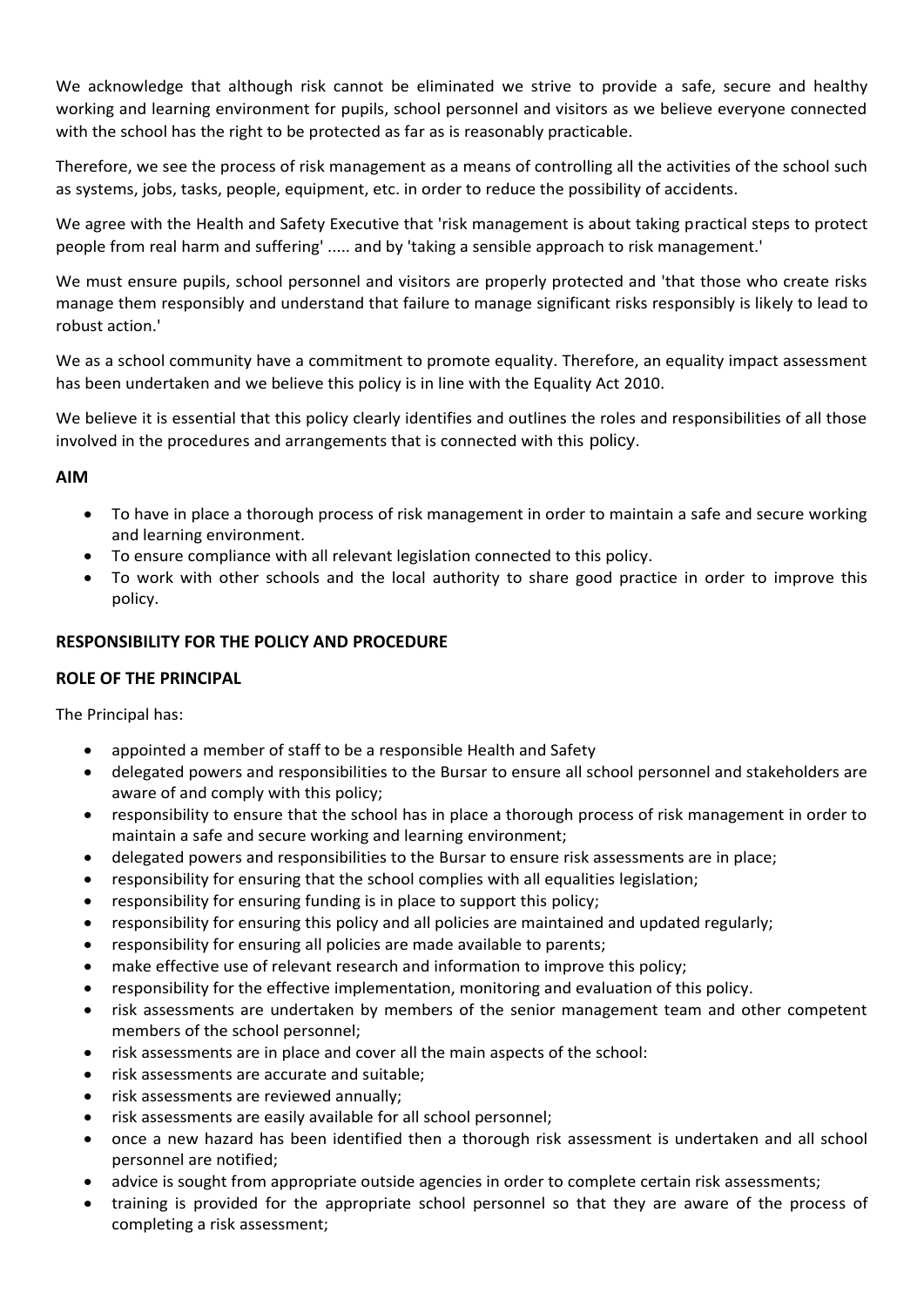• monitor the effectiveness of this policy by speaking with pupils, school personnel, parents and the Principal.

# **ROLE OF THE SENIOR MANAGEMENT TEAM**

The Senior Management Team will:

- undertake training in the process of completing a risk assessment;
- ensure risk assessments are accurate, suitable and reviewed annually;
- provide support for the Principal in ensuring relevant risk assessments are in place;
- report any areas of concern in order to minimise risk;
- provide guidance and support to all school personnel;
- keep up to date with new developments and resources;
- review and monitor the effectiveness of this policy.

# **ROLE OF SCHOOL PERSONNEL**

School personnel must:

- comply with this policy;
- be aware of and comply with all current risk assessments;
- co-operate with those devising and updating risk assessments;
- report any new risks to the Senior Management Team;
- make volunteer helpers aware of the relevant risk assessments when they work in school;
- make children aware of the risks of certain activities
- implement the school's equalities policy and schemes;
- report and deal with all incidents of discrimination;
- attend appropriate training sessions on equality;
- report any concerns they have on any aspect of the school community.

# **ROLE OF PUPILS**

Pupils must:

- be aware of the risks of certain activities:
- be encouraged to bring to the attention of school personnel new hazards
- be aware of and comply with this policy;
- listen carefully to all instructions given by the teacher;
- ask for further help if they do not understand;
- treat others, their work and equipment with respect;
- support the school Code of Conduct and guidance necessary to ensure the smooth running of the school;
- liaise with the school council;
- take part in questionnaires and surveys.

# **ROLE OF VISITORS**

All visitors must:

- observe the health and safety procedures of the school and the risk assessments for tasks they take part in;
- bring to the attention of the school any identified hazards.

# **THE STAGES OF RISK ASSESSMENT**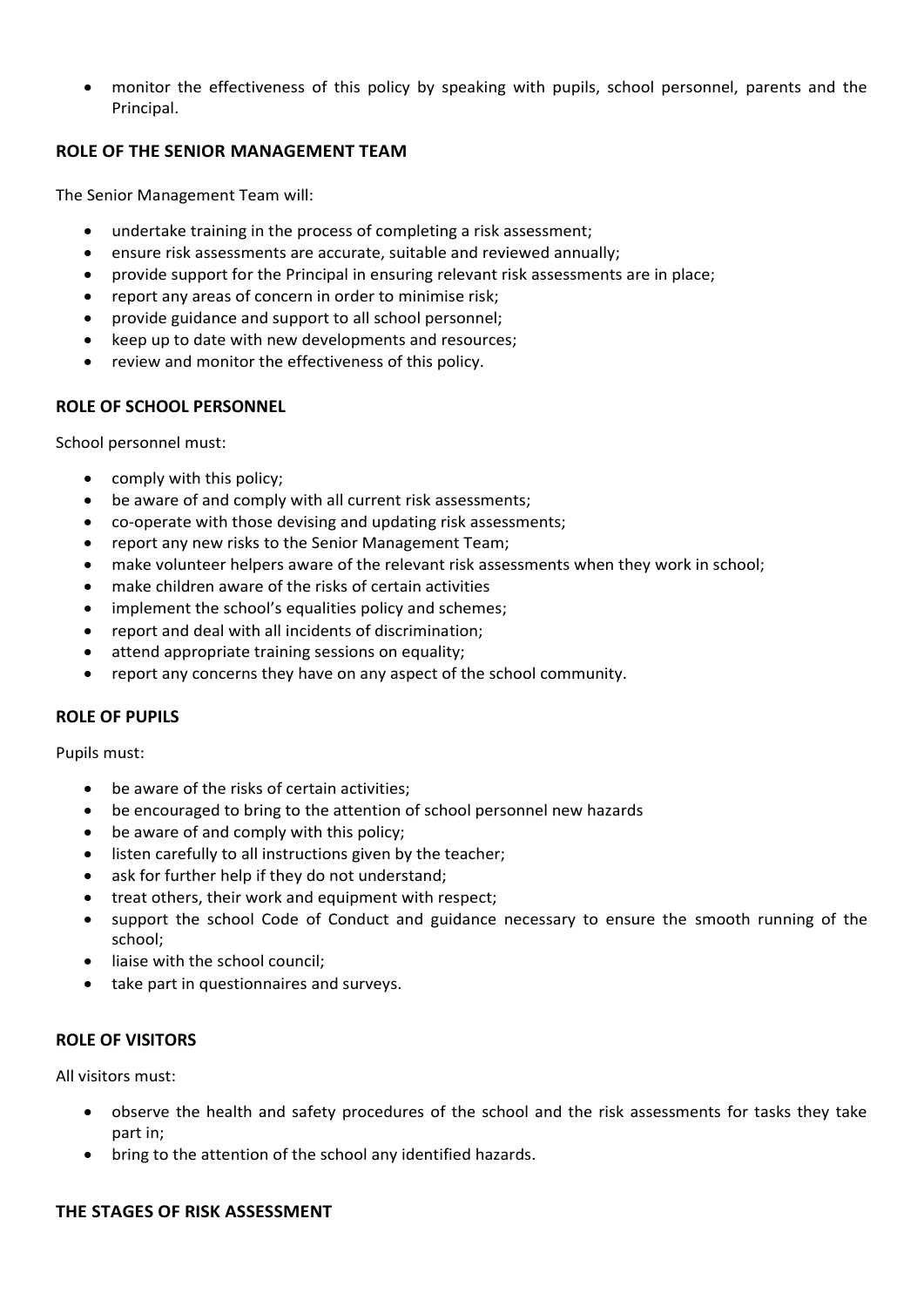The stages of risk assessment are:

- Look at all the activities of the school such as systems, jobs, tasks, people, equipment etc.
- Identify the hazards that are or may be involved.
- Identify those persons who may be at risk.
- Identify the level of risk.
- Decide whether existing measures adequately control the hazard.
- Consider appropriate and suitable measures that may eliminate or reduce risk.
- Implement the risk control measures.
- Communicate the risk control measures to all school personnel.
- Monitor the control measures for effectiveness.
- Review and introduce new procedures.

#### **FREQUENCY OF RISK ASSESSMENTS**

Risk Assessments must take place annually although checks to equipment should take place more frequently.

#### **REPORTING PROCEDURES**

All risk assessments are reported to:

- the Bursar and Principal
- school personnel

#### **PUBLICATION OF RISK ASSESSMENTS**

Risk Assessments will be displayed in the following ways:

- Staff handbook
- Staffroom folder
- Notice boards
- Appropriate areas of the school building

# **TRAINING FOR SCHOOL PERSONNEL**

All school personnel:

- have equal chances of training, career development and promotion
- receive training on this policy on induction which specifically covers:
	- o *All aspects of this policy*
	- o *Health and Safety*
	- o *Health and Safety - Responsibilities*
	- o *Premises Manager*
	- o *The Process of Risk Assessment*
	- o *Workplace Environment*
	- o *Risk Management*
	- o *Health and Safety Inspections*
	- o *Equal opportunities*
	- o *Inclusion*
- receive periodic training so that they are kept up to date with new information
- receive equal opportunities training on induction in order to improve their understanding of the Equality Act 2010 and its implications

#### **EQUALITY IMPACT ASSESSMENT**

Under the Equality Act 2010 we have a duty not to discriminate against people on the basis of their age, disability, gender, gender identity, pregnancy or maternity, race, religion or belief and sexual orientation.